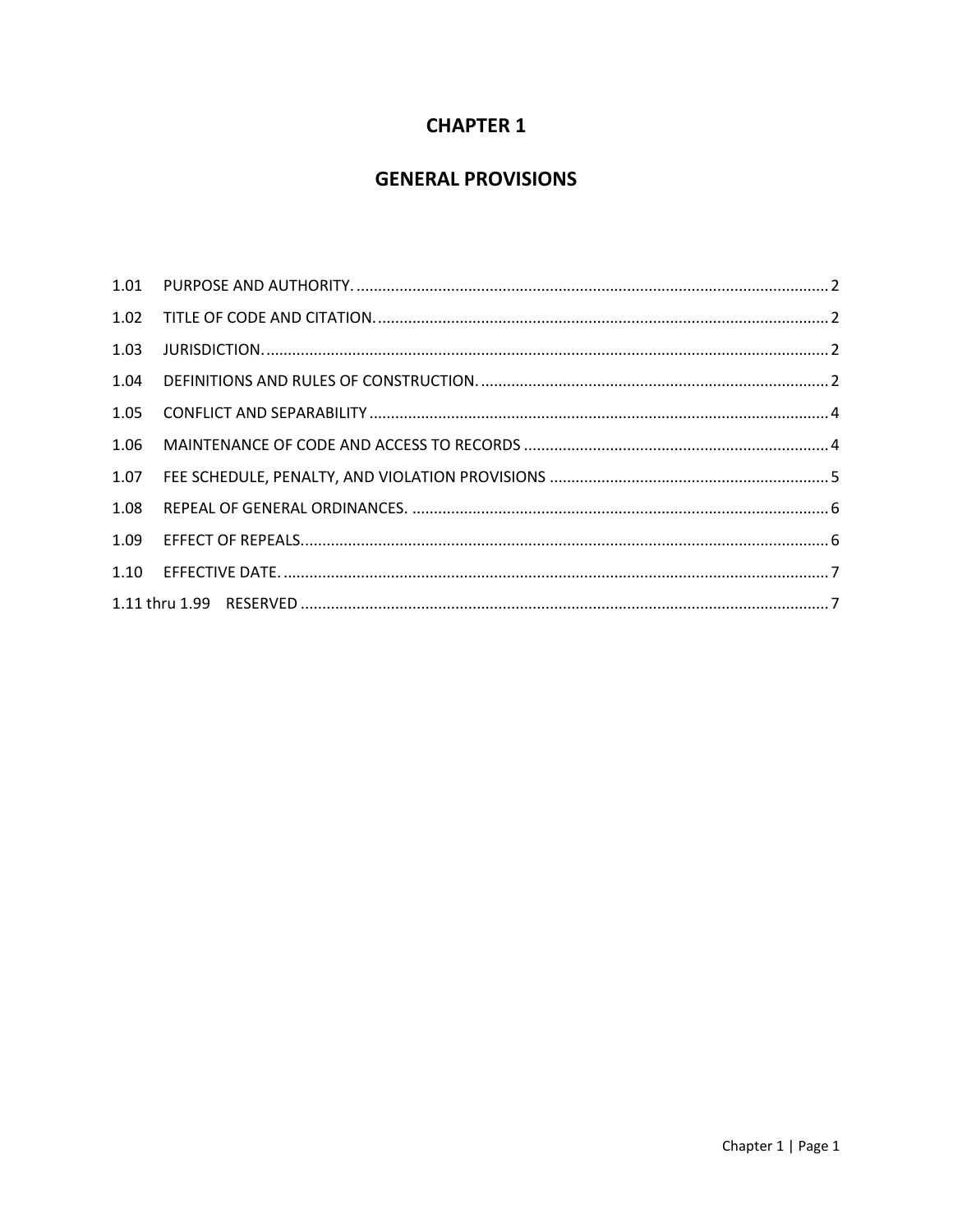<span id="page-1-0"></span>**1.01 PURPOSE AND AUTHORITY.** The Town Board of the Town of Sparta, pursuant to §66.0103, Wis. Stats., has authorized the preparation of this Code of Ordinances so as to provide for a more efficient and orderly administration of the government of the Town of Sparta, Monroe County, Wisconsin.

<span id="page-1-1"></span>**1.02 TITLE OF CODE AND CITATION.** These ordinances shall be known as the "Town of Sparta Code of Ordinances," sometimes herein referred to as the "Sparta Town Code," or "this Code." All references thereto shall be cited by section number (example: sec. 10.06, Town of Sparta Code of Ordinances).

<span id="page-1-2"></span>**1.03 JURISDICTION.** Unless otherwise provided in this Code, this Code applies to acts performed within the Town of Sparta, Monroe County, Wisconsin.

<span id="page-1-3"></span>**1.04 DEFINITIONS AND RULES OF CONSTRUCTION.** In the construction of this Code of general ordinances, the following rules shall be observed, unless such construction would be inconsistent with the manifest intent of the ordinances:

- 1) ACTS BY AGENTS. When a provision requires an act to be done which may by law as well be done by an agent as by the principal, such requisition shall be construed to include all such acts when done by an authorized agent.
- 2) BOARD. "The Board" or "the Town Board" as used herein shall mean the Town Board of the Town of Sparta, Monroe County, Wisconsin.
- 3) CHAIRPERSON. "Chairperson" or "Town Chairperson" or "Town Chair" shall mean the Town Chairperson of the Town of Sparta, Monroe County, Wisconsin.
- 4) COMPUTATION OF TIME. In computing any period of time prescribed or allowed by this Code, the day of the act or event from which the period of time begins to run shall not be included, but the last day of the period shall be included, unless it is a Saturday, a Sunday or a legal holiday. If the period of time prescribed or allowed is less than seven days, Saturdays, Sundays and legal holidays shall be excluded in the computation. As used in this section, "legal holiday" means any statewide, legal holiday specified in § 995.20, Wis. Stats.
- 5) COUNTY. The words "the County" or "this County" shall mean Monroe County, Wisconsin.
- 6) DELEGATION OF AUTHORITY. Whenever a provision appears requiring the head of a department or other officer of the Town to do some act or perform some duty, it shall be construed to authorize such department head or officer to designate, delegate and authorize subordinates to the required act or perform the required duty unless the terms of the provision designate otherwise.
- 7) FEE SCHEDULE. The term "fee schedule" or "schedule of fees and charges" means the official consolidated list maintained in the Town Clerk's office that lists rates for utility or other public enterprises, fees of any nature, deposit amounts and various charges as determined from time to time by the Town Board.
- 8) FINE. The term "fine" shall be the equivalent of the word "forfeiture," or vice versa.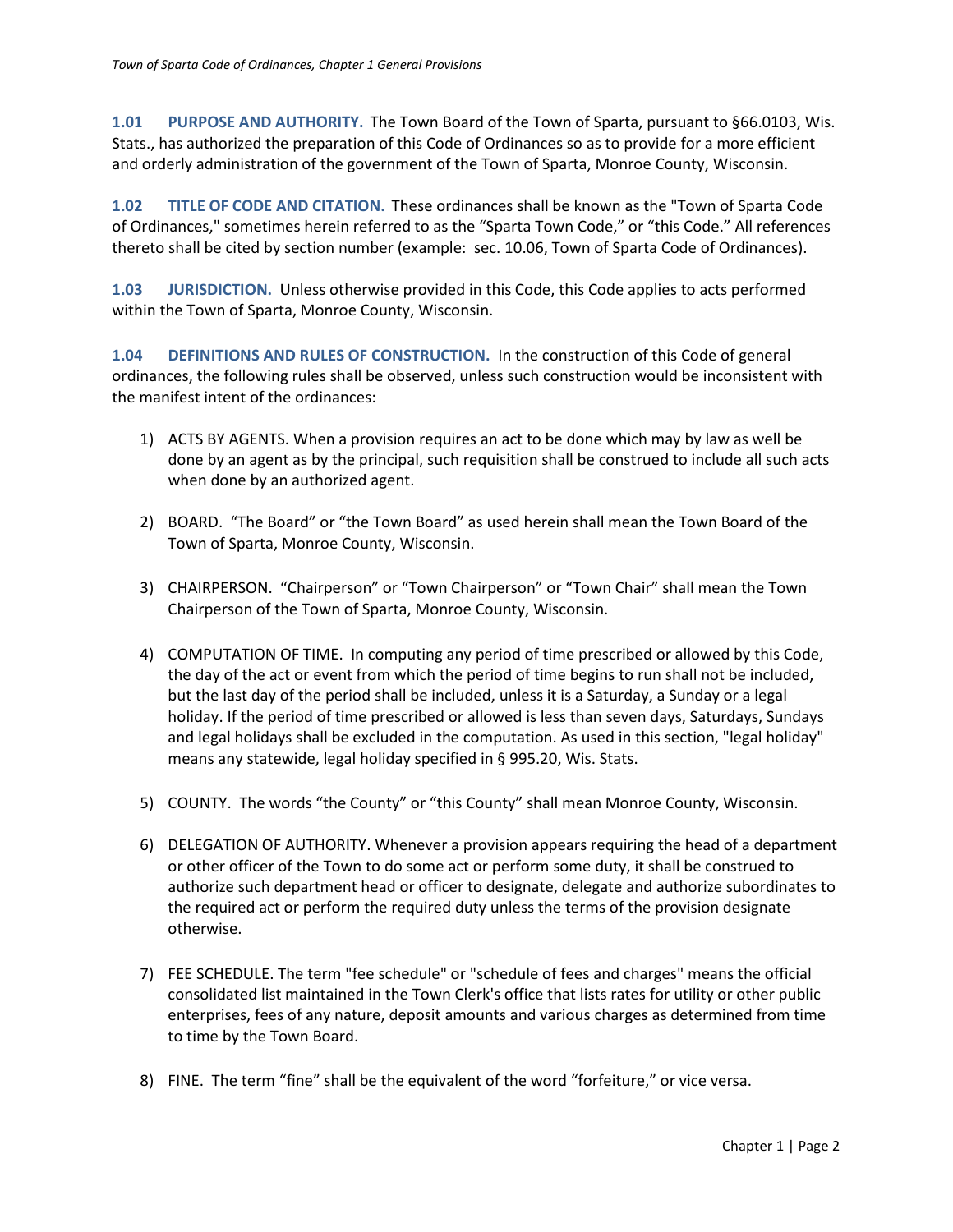- 9) GENDER. Every word in this Code and in any ordinance importing the masculine gender may extend and be applied to females as well as males.
- 10) GENERAL RULE. All words and phrases shall be construed according to their plain meaning in common usage; however, words or phrases with a technical or special meaning shall be understood and construed according to that technical or special meaning if such is the intent of this Code.
- 11) OFFICER. The term "officer" means a person holding an office identified in Wis. Stats. §§ 60.30 through 60.37 who is invested with some portions of the functions of the Town to be exercised for the public benefit, including all officers required to take and file an official oath pursuant to Wis. Stats. § 19.01.
- 12) OFFICIAL. The term "official" means a person holding the authority of a specific set of duties authorized by the Town Board.
- 13) ORDINANCE. The term "ordinance" means a legislative act of the governing body of a general and permanent nature.
- 14) PERSON. The word "person" extends and applies to natural persons, firms, corporations, associations, partnerships, joint ventures, institutions or other bodies politic and all entities of any kind capable of being sued unless plainly inapplicable.
- 15) RESOLUTION. The term "resolution" means a legislative act of the governing body of a special or temporary character.
- 16) SINGULAR AND PLURAL. Every word in this Code and in any ordinance importing the singular number only may extend and be applied to several persons or things as well as to one person or thing; provided that these rules of construction shall not be applied to any provisions which shall contain any express language excluding such construction or when the subject matter or context of such provisions may be repugnant thereto.
- 17) SUPERVISORS. Whenever the words "the Supervisors" or "the Town Supervisors" are used they shall mean the elected Town Board Members of the Town of Sparta, Monroe County, Wisconsin.
- 18) TENSE. The use of any verb in the present tense shall not preclude the interpretation of the verb in the future tense where appropriate. The word "shall" or "will" is always mandatory, the word "may" is always permissive.
- 19) TOWN. The words "the Town" or "this Town" shall mean the Town of Sparta, Monroe County, Wisconsin.
- 20) TOWN BOARD. The term "Town Board" or "Board" means the Town Board of the Town of Sparta. In accordance with Wis. Stats. § 60.20(1), the Board shall be known officially as the Town Board of Sparta, Wisconsin.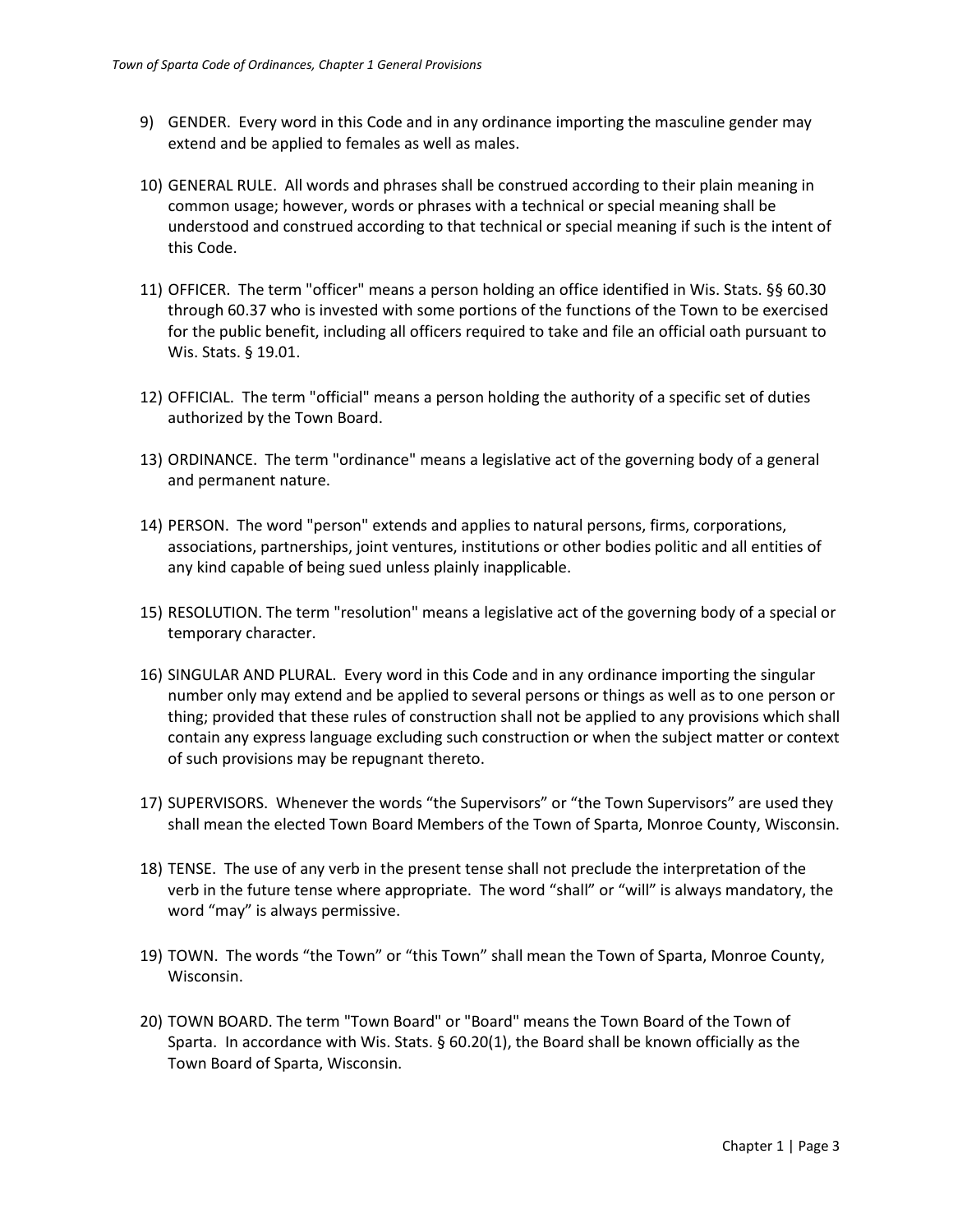- 21) TOWN CLERK. The words "Town Clerk" or "the Clerk" shall mean the Town Clerk of the Town of Sparta, Monroe County, Wisconsin.
- 22) TOWN PATROLMAN. The words "Town Patrolman" or "the Patrolman" shall mean the Town Patrolman of the Town of Sparta, Monroe County, Wisconsin whose duties shall be appointed by the Town Board primarily related to maintenance of Town roads.
- 23) TOWN TREASURER. The words "Town Treasurer" or "the Treasurer" shall mean the Town Treasurer of the Town of Sparta, Monroe County, Wisconsin.
- 24) WISCONSIN ADMINISTRATION CODE. The term "Wisconsin Administrative Code" and its abbreviation as "Wis. Adm. Code" shall mean the Wisconsin Administrative Code as of the adoption of this Code, as amended or renumbered from time to time.
- 25) WISCONSIN STATUTES. The term "Wisconsin Statutes" or "Wis. Stats.," wherever used in this Code, shall mean the current Wisconsin Statutes; the term shall also include the current sessions laws not yet printed in statute form.

#### <span id="page-3-0"></span>**1.05 CONFLICT AND SEPARABILITY**.

- 1) CONFLICT OF CODE PROVISIONS. If the provisions of the different chapters of this Code conflict with or contravene each other, the provisions of each chapter shall prevail as to all matters and questions arising out of the subject matter of such chapter. If the provisions of different sections of the same chapter or article conflict with each other, the provision which is more specific in its application to the events or persons raising the conflict shall control over the more general provisions.
- 2) SEPARABILITY OF CODE PROVISIONS. If any section, sub- section, sentence, clause or phrase of this Code is for any reason held to be invalid or unconstitutional by reason of any decision of any court of competent jurisdiction, such decision shall not affect the validity of any other section, subsection, sentence, clause or phrase, or portion thereof. The Town Board of the Town of Sparta hereby declares that they would have passed this Code and each section, subsection, sentence, clause, phrase or portion thereof irrespective of the fact that any one or more sections, subsections, sentences, clauses, phrases or portions thereof may be declared invalid or unconstitutional. If any requirement or limitation attached to an authorization given under this Code is found invalid, it shall be presumed that the authorization would not have been granted without the requirement or limitation and, therefore, said authorization shall also be invalid.

### <span id="page-3-1"></span>**1.06 MAINTENANCE OF CODE AND ACCESS TO RECORDS**.

1) As each ordinance or resolution affecting this Code becomes effective, the Town Clerk shall cause such ordinances or resolutions to be incorporated into the Code. The Town Clerk shall make no substantive changes to such ordinances and resolutions, but may renumber, rearrange and edit them to bring them into conformance with the Code; such rearranging, renumbering and editing shall not affect the validity of such ordinances and resolutions or the provisions of this Code affected thereby.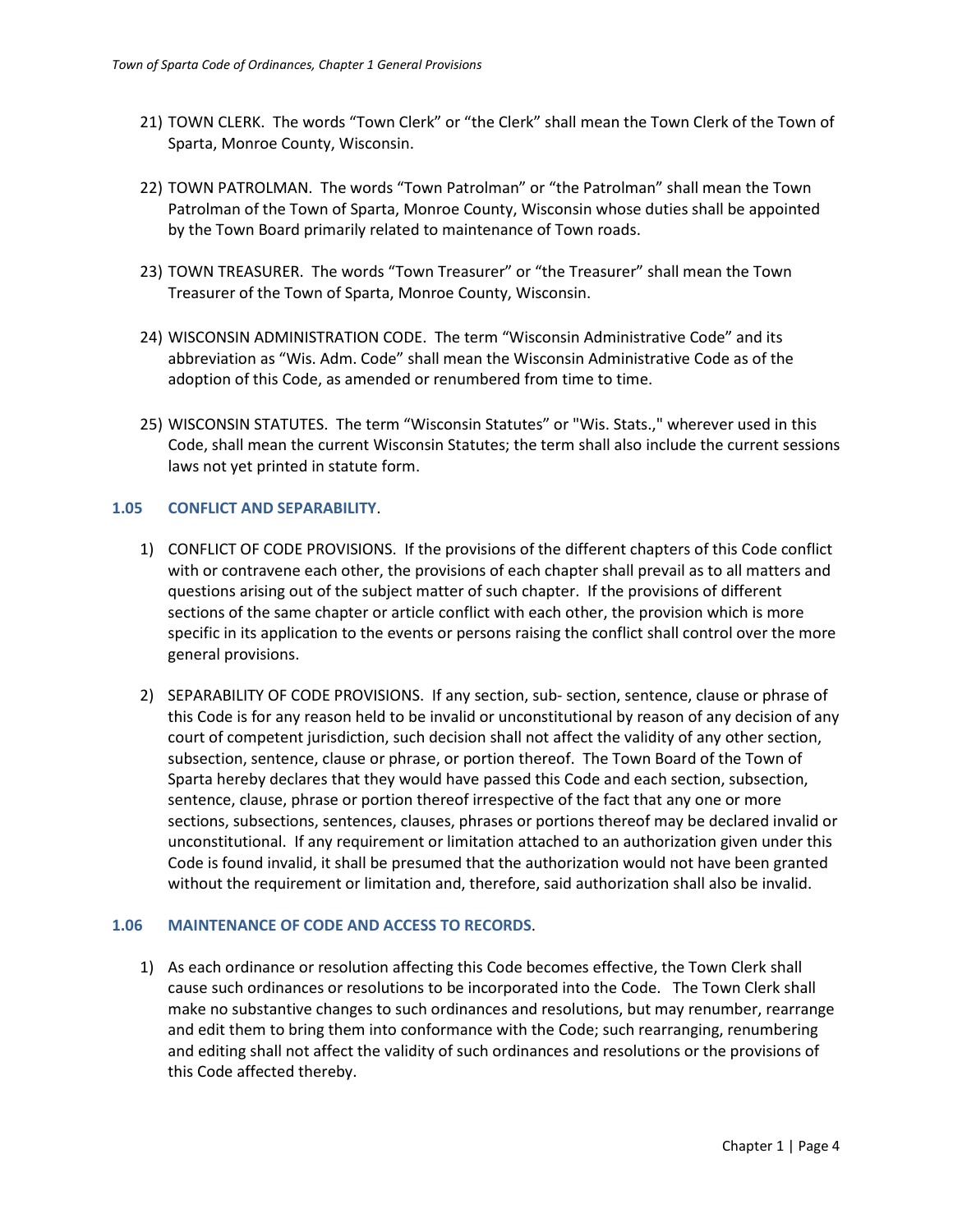- 2) Whenever, in this Code, any standard, code, rule, regulation or other written or printed matter, other than the Wisconsin Statutes or other sections of this Code, are adopted by reference, they shall be deemed incorporated in this Code as if fully set forth herein and the Town Clerk is hereby directed and required to file, deposit and keep in his office a copy of the code, standard, rule, regulation or other written or printed matter as adopted. Materials so filed, deposited and kept shall be public records open for examination with proper care by any person during the Town Clerk's office hours, subject to such orders or regulations which the Clerk may prescribe for their preservation.
- 3) A copy of this Code shall be permanently on file and open to public inspection in the office of the Town Clerk of the Town of Sparta.
- 4) Access to this Code and records and fees charged for the reproduction of any part thereof shall be governed by §19.35, Wis. Stats., as amended, which is incorporated in full herein.

#### <span id="page-4-0"></span>**1.07 FEE SCHEDULE, PENALTY, AND VIOLATION PROVISIONS**.

- 1) FEE SCHEDULE. The Town Clerk shall keep and maintain the official Fee Schedule for the Town of Sparta. Said fee schedule shall describe the monetary costs associated with permits, applications, licenses, and other expenses of the Town corresponding to carrying out the duties and business of the Town of Sparta, notwithstanding other fees which may be collected by the Town for reimbursement of professional expenses under sec. 3.12 of this Code. Said Fee Schedule shall be adopted by resolution of the Town Board and may be revised from time to time by resolution of the Town Board. A copy of the Fee Schedule for the Town of Sparta shall be available for review at the Town Hall.
- 2) GENERAL PENALTY. Except as provided in sub. (3) below, whenever so provided in this Code, any person who shall violate any of the provisions of this Code shall, upon conviction of such violation, be subject to a penalty, which shall be as follows:
	- a) First Offense, Penalty. Any person who shall violate any provision of this Code subject to a penalty, except for parking violations, shall, upon conviction thereof, forfeit not less than \$50.00 nor more than \$500.00, together with the costs of prosecution and, in default of payment of such forfeiture and costs of prosecution, shall be imprisoned in the County Jail until said forfeiture and costs are paid, but not exceeding ninety (90) days.
	- b) Second Offense, Penalty. Any person found guilty of violating any ordinance or part of an ordinance of this Code who shall previously have been convicted of a violation of the same ordinance shall, upon conviction thereof, forfeit not less than \$100.00 nor more than \$1,000.00 for each such offense, together with the costs of prosecution and, in default of payment of such forfeiture and costs, shall be imprisoned in the County Jail until said forfeiture and costs of prosecution are paid, but not to exceed six (6) months.
- 3) PENALTY FOR MINORS. In the event proceedings are commenced against children aged sixteen (16) or older for violations of Ch. 7 of this Code, or children fourteen (14) years of age or older for other violations of this Code, except Ch. 7, the provisions of §§938.17, 938.237, 938.37, 938.343 and 938.344, Wis. Stats., shall be applicable.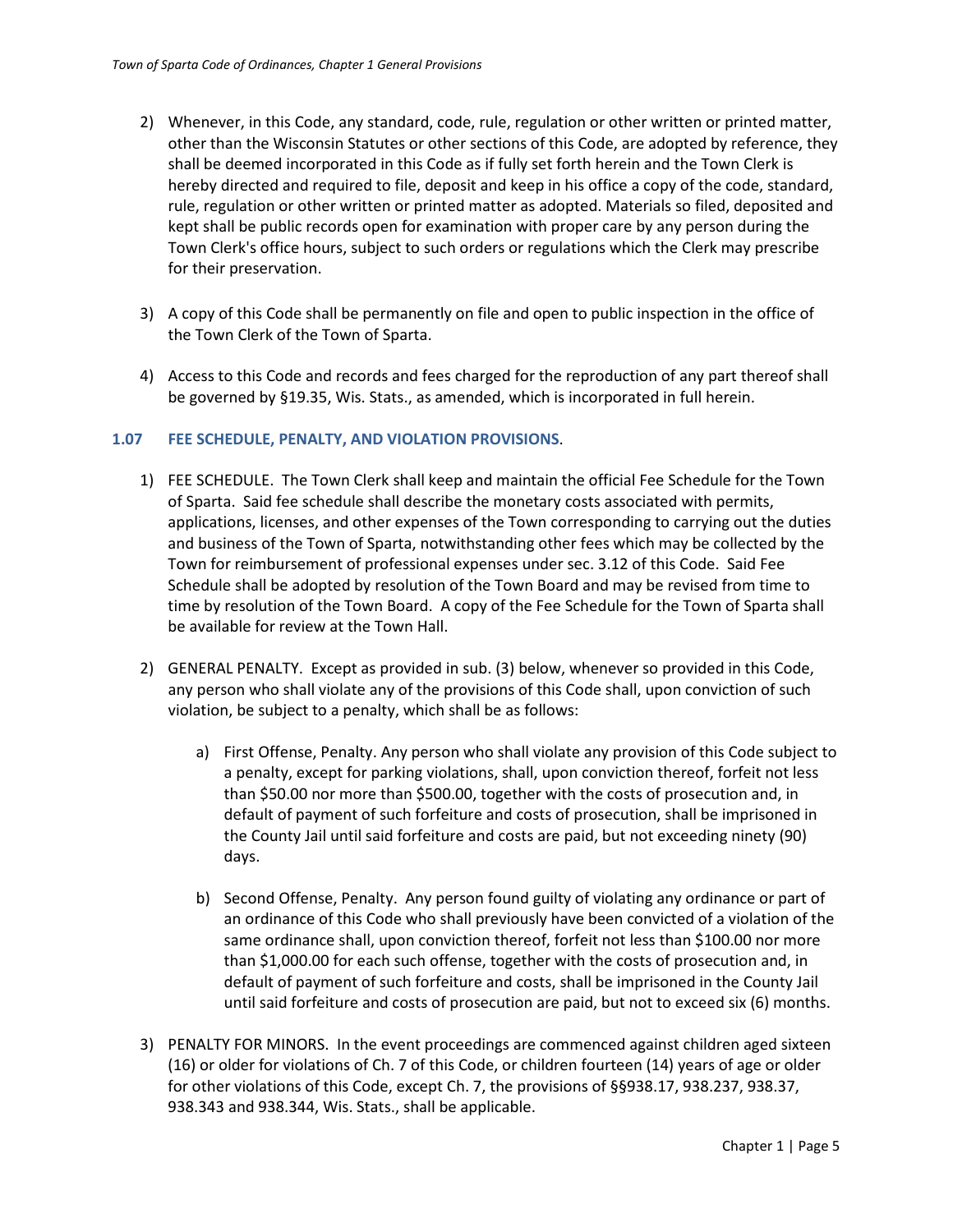- 4) CONTINUED VIOLATIONS. Each violation and each day a violation continues or occurs shall constitute a separate offense. Nothing in this Code shall preclude the Town from maintaining any appropriate action to prevent or remove a violation of any provision of this Code.
- 5) EXECUTION AGAINST DEFENDANT'S PROPERTY. Whenever any person fails to pay any forfeiture and costs of prosecution upon the order of the court for violation of any ordinance of the Town, the court may, in lieu of ordering imprisonment of the defendant, or after the defendant has been released from custody, issue an execution against the property of the defendant for said forfeiture and costs.

<span id="page-5-0"></span>**1.08 REPEAL OF GENERAL ORDINANCES.** All ordinances heretofore adopted by the Town Board of the Town of Sparta are hereby repealed, except all ordinances or parts of ordinances relating to the following subjects and not conflicting with any of the provisions of this Code:

- 1) The issuance of corporate bonds and notes of the Town of whatever name or description.
- 2) The establishment of grades, curb lines and widths of sidewalks in the public streets.
- 3) The fixing of salaries of public officials and employees.
- 4) Rights, licenses or franchises or the creation of any contract with the Town.
- 5) The letting of contracts without bids.
- 6) Tax and special assessment levies.
- 7) Release of persons from liability.
- 8) Construction of any public works.
- 9) Budget ordinances, resolutions and actions.

<span id="page-5-1"></span>**1.09 EFFECT OF REPEALS.** The repeal or amendment of any section or provision of this Code or of any other ordinance or resolution of the Town Board shall not:

- 1) By implication be deemed to revive any ordinance not in force or existing at the time at which such repeal or amendment takes effect.
- 2) Affect any vested right, privilege, obligation or liability acquired, accrued or incurred under any enactment so repealed or amended, unless the privilege of repealing such obligation or privilege has been reserved by the Town.
- 3) Affect any offense committed or penalty or forfeiture incurred previous to the time when any ordinance shall be repealed or amended, except that when any forfeiture or penalty shall have been mitigated by the provisions of any ordinance, such provisions shall apply to and control any judgment to be pronounced after such ordinance takes effect for any offense committed before that time.
- 4) Affect any prosecution for any offense or the levy of any penalty or forfeiture pending at the time when any ordinance aforesaid shall be repealed or amended, but the right of action shall continue and the offender shall be subject to the penalty as provided in such ordinances, and such prosecution shall proceed, in all respects, as if such ordinance or ordinances had not been repealed, except that all such proceedings had after the time this Code shall take effect shall be conducted according to the provisions of this Code and shall be, in all respects, subject to the provisions of this Code.